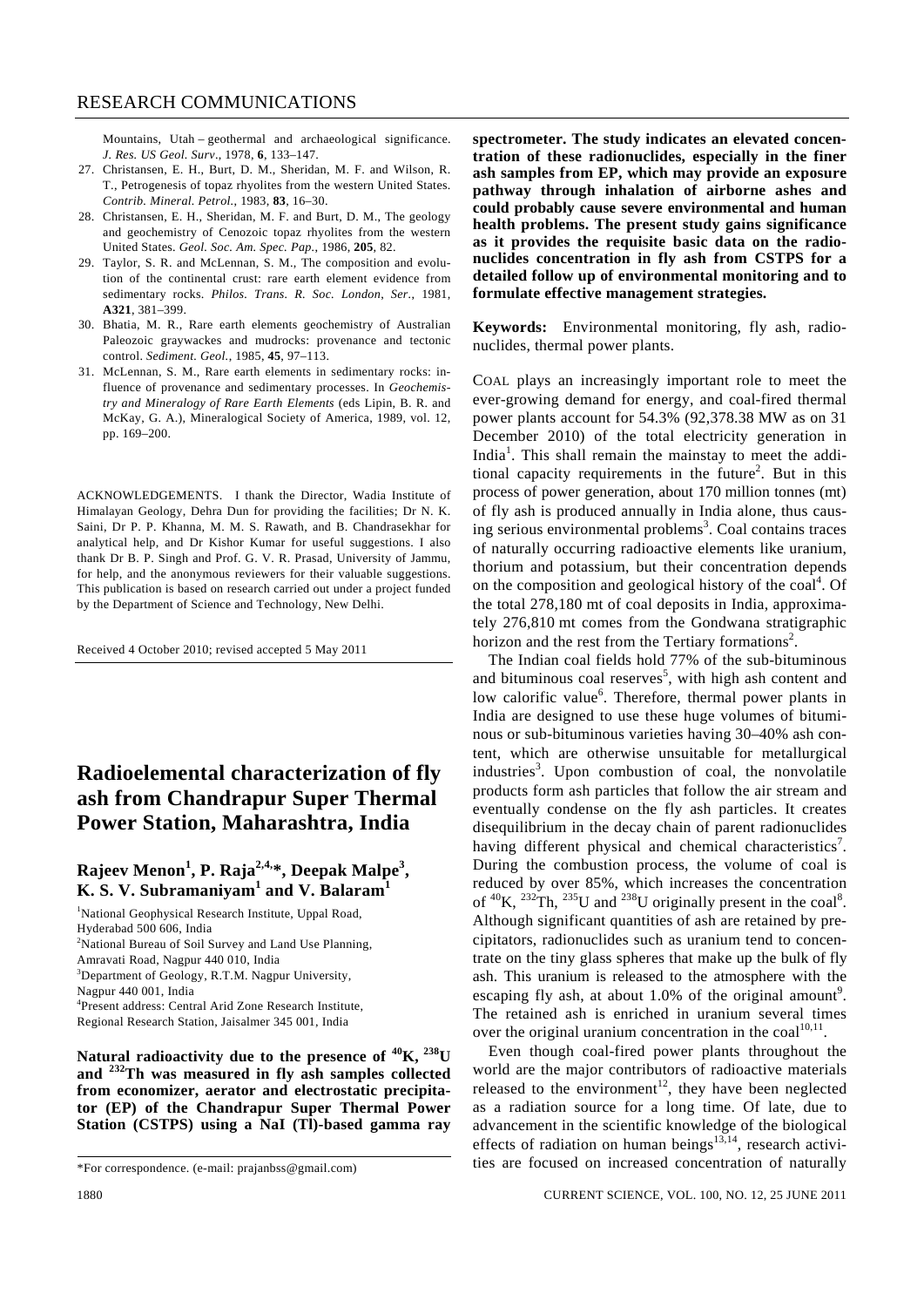occurring radioactive materials due to anthropogenic activity known as 'TENORM' (Technologically Enhanced Naturally Occurring Radioactive Material) that has resulted in the increase of background gamma radiation level<sup>15,16</sup>. The mean natural radioactivity/specific activity reported in coal is 35 Bq  $kg^{-1}$  (range 17–60 Bq  $kg^{-1}$ ) for <sup>238</sup>U, 30 Bq kg<sup>-1</sup> (range 1–64 Bq kg<sup>-1</sup>) for <sup>232</sup>Th and 400 Bq kg<sup>-1</sup> (range 140–850 Bq kg<sup>-1</sup>) for <sup>40</sup>K (refs 10 and 11). The radioisotopes in coal constitute a continuing source of radioactive nuclides released into the biosphere and per tonne coal combustion is estimated to contribute about 4.3 microcurie of radioactivity to the biosphere<sup>17</sup>. Although small in concentrations, these components are significant when the vast quantity of coal combustion is considered, and more so when collected over a long period of time<sup>8</sup>. Global accumulation of these long-lived radioactive species is projected to increase up to 828,632 tonnes of uranium, 2,039,709 tonnes of thorium and more than 30,000 tonnes of  ${}^{40}$ K by 2040 (ref. 8).

 Fly ash is the fine powdery residue of the coal combustion process, and by virtue of its lightness it has the tendency to fly for longer distances along with the gases through the stacks to the atmosphere. The elevated concentration of <sup>238</sup>U, <sup>232</sup>Th and <sup>40</sup>K in these fly ash particles is likely to pose serious ecological problems if locally accumulated for a considerable period of time $8,12$ . This would also affect human health, as it provides an exposure pathway through inhalation of airborne ashes containing such long-living radionuclides<sup>13</sup>. Therefore, the present study endeavours to characterize the radioelemental concentration of fly ash generated from the Chandrapur Super Thermal Power Station (CSTPS) and to provide the requisite basic data for a detailed follow up of environmental monitoring<sup>16</sup>.

 The CSTPS is located near Chandrapur (Figure 1) and functions with four units of 210 MW and three units of 500 MW each. It is the biggest pit head thermal power station of the Maharashtra State Power Generation Company Limited.

 Physical and chemical variations in the composition of the fly ash samples are mainly dependent on the thermal gradient along the stack height at different points<sup>18</sup>. Hence, fly ash samples of about 10 kg each were collected from the economizer (EC), aerator (AE) and stack vent electrostatic hopper of the power plant. They were initially dried at a temperature of 105°C. About 100 g ash samples of EC, AE and the electrostatic precipitator (EP) was taken and the magnetic materials were separated from the non-magnetic fractions using wet magnetic separation methods. The quantitative fractions of magnetic and non magnetic portions of EC, AE and EP fly ash samples were 7.96 and 92.04 g, 9.82 and 90.18 g, and 5.77 and 94.23 g respectively. These ash samples were further separated into 300, 150, 106 and 45 μm size using a standard set of sieves and expressed in weight percentages (Figure 2).

Laboratory measurements of <sup>238</sup>U, <sup>232</sup>Th and <sup>40</sup>K in fly ash samples were undertaken at the National Geophysical Research Institute, Hyderabad using a low-level gamma-ray spectrometer consisting of a 5″ diameter and a 6″ high BICRON NaI (Tl) crystal. It is hermetically sealed and coupled to a photo-multiplier tube, dynode chain and preamplifier which together constitute the detector assembly.

The concentration of  ${}^{40}$ K was measured directly by its own gamma-ray peak at 1.46 MeV, whereas  $^{238}$ U and  $232$ Th were estimated with the help of their gamma-ray emitting daughter products, i.e.  $2^{14}$ Bi (1.76 MeV) and  $2^{08}$ Tl (2.62 MeV). Fly ash samples were placed in plastic containers (1 mm in wall thickness) with a diameter of about 45 mm, and a height of 45 mm, as close as possible to the detector window. The background count rates counts/ks were obtained by counting in the abovementioned windows by keeping a dummy sample $19,20$ .

Coal contains primordial radionuclides  ${}^{40}$ K,  ${}^{232}$ Th,  ${}^{235}$ U and 238U, and the members of the decay series of the last



**Figure 1.** Location map of Chandrapur Super Thermal Power Station.

CURRENT SCIENCE, VOL. 100, NO. 12, 25 JUNE 2011 1881 1892 1893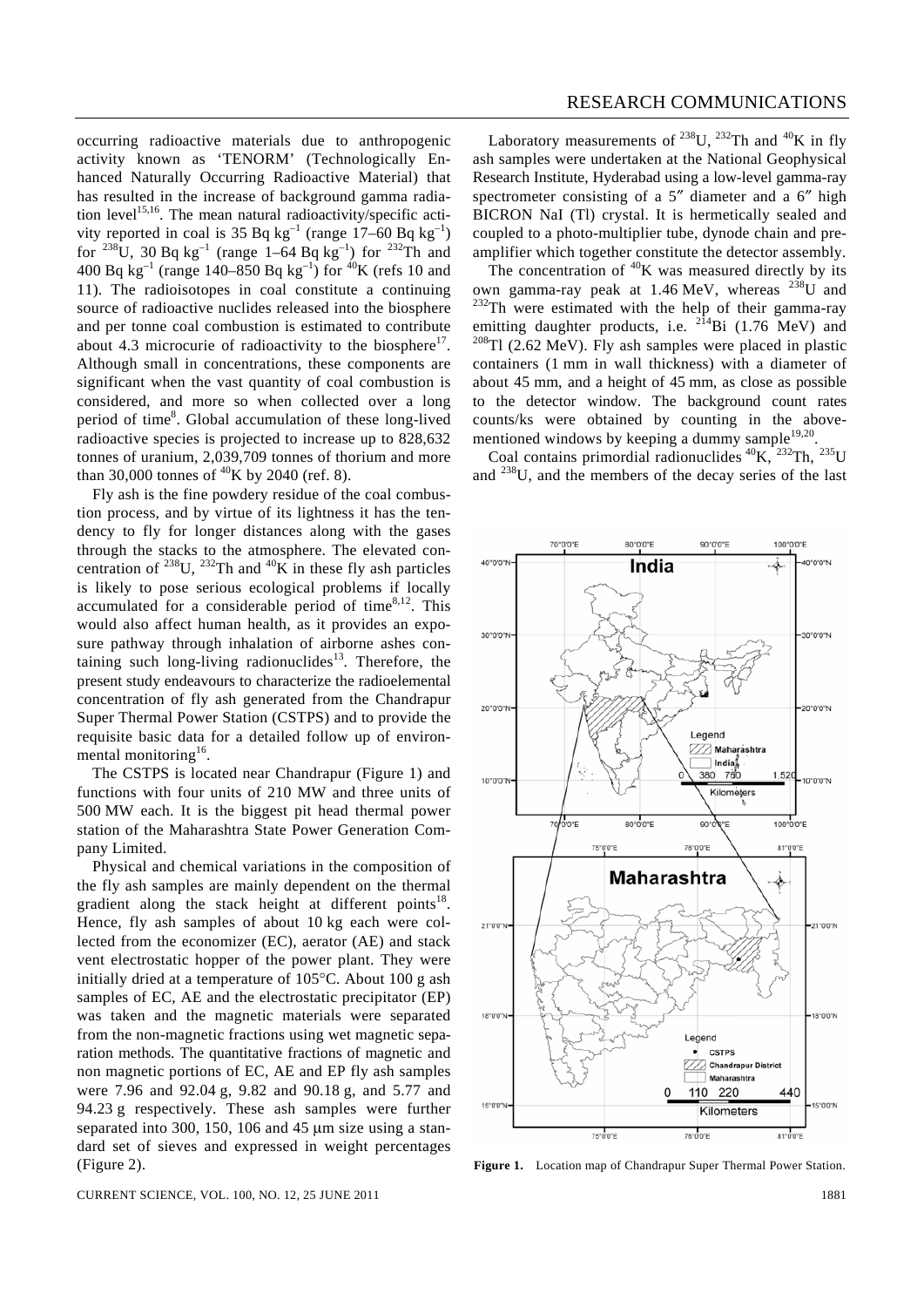

**Figure 2.** Weight percentage of different size fractions in fly ash samples.

**Table 1.** Radioactivity concentration in fly ash samples of Chandrapur Super Thermal Power Station

|                        | <sup>40</sup> K (Bq kg <sup>-1</sup> ) |        |        | <sup>238</sup> U (Bq kg <sup>-1</sup> ) |       |        | <sup>232</sup> Th (Bq kg <sup>-1</sup> ) |        |        |
|------------------------|----------------------------------------|--------|--------|-----------------------------------------|-------|--------|------------------------------------------|--------|--------|
| Size $(\mu m)$         | EС                                     | AE     | EP     | EC                                      | AE    | EP     | EC                                       | AE     | EP     |
| Fly ash (magnetic)     |                                        |        |        |                                         |       |        |                                          |        |        |
| 300.00                 | 52.92                                  | 131.04 | 320.04 | 97.40                                   | 24.35 | 84.54  | 38.42                                    | 134.73 | 544.33 |
| 150.00                 | 52.92                                  | 65.52  | 282.24 | 17.67                                   | 27.32 | 83.92  | 33.73                                    | 50.94  | 205.82 |
| 106.00                 | 63.00                                  | 60.48  | 315.00 | 43.01                                   | 24.35 | 120.39 | 52.84                                    | 56.36  | 227.69 |
| 45.00                  | 68.04                                  | 42.84  | 640.08 | 28.06                                   | 27.32 | 207.03 | 44.04                                    | 43.67  | 176.44 |
| Fly ash (non-magnetic) |                                        |        |        |                                         |       |        |                                          |        |        |
| 300.00                 | 153.72                                 | 95.76  | 163.80 | 12.85                                   | 34.24 | 95.05  | 24.32                                    | 56.44  | 228.01 |
| 150.00                 | 201.60                                 | 209.16 | 161.28 | 24.47                                   | 33.00 | 96.04  | 45.05                                    | 67.95  | 274.53 |
| 106.00                 | 186.48                                 | 221.76 | 173.88 | 85.04                                   | 55.25 | 89.73  | 146.65                                   | 140.43 | 567.34 |
| 45.00                  | 171.36                                 | 312.48 | 171.36 | 79.97                                   | 88.00 | 97.64  | 132.11                                   | 171.78 | 693.99 |

EC, Economizer; AE, Aerator; EP, Electrostatic precipitator.

three nuclides $21$ . The main sources of radiation released from coal combustion include not only uranium and thorium, but also their daughter products, such as radium, radon, polonium, bismuth and lead, as well as  ${}^{40}K$  (refs 19, 20). Most of the radionuclides get concentrated into ash as solid and gaseous combustion products and are finally discharged into the environment.

Radioelemental concentrations of  ${}^{40}K$ ,  ${}^{238}U$  and  ${}^{232}Th$ (Table 1) indicate that there is a significant increase in the radioactivity of  ${}^{40}K$  from EC to EP in the different size fractions of the magnetic portion. In the magnetic fraction of the economizer ( $EC_m$ ) and aerator ( $AE_m$ ) ash,  $^{40}K$  increased with decreasing particle size. The nonmagnetic fraction  $(EC_{nm})$  did not follow any specific trend in economizer, whereas it showed increasing trend with decreasing ash size fraction in the aerator  $(AE<sub>nm</sub>)$ . Higher activity concentrations were recorded in the EP ash, i.e.  $282.24 - 640.08$  Bq kg<sup>-1</sup> and 161.28-173.88 Bq  $kg^{-1}$  in the magnetic and non-magnetic fractions respectively. Antipathetic relationship was observed in specific activity and particle size in both  $EP_m$  and  $EP_{nm}$ ash samples. Elevated specific activity concentration of <sup>238</sup>U (97.4 Bq kg<sup>-1</sup>) was found in 300 μm fraction of EC<sub>m</sub>, whereas  $AE_m$  samples showed near-uniform specific activity in all size fractions. Radioactivity due to  $^{238}$ U concentration in  $AE_{nm}$ ,  $EP_m$  and  $EP_{nm}$  showed increasing trend with decreasing particle size. The  $EP_m$  and  $EP_{nm}$ fractions also contained elevated concentration of  $^{232}$ Th.<br>In general, increasing specific activity of  $^{40}$ K,  $^{238}$ U and

 $232$ Th was observed with decreasing particle size classes, except for a few anomalous values in aerator ash samples. Higher radioactivity concentration of  ${}^{40}$ K,  ${}^{238}$ U and  ${}^{232}$ Th, especially in the 45 μm EP ash, attributed to its volatility and higher surface to mass ratio<sup>22</sup>. The radionuclides that accumulate on the smaller fly ash particles are assumed to be volatile at the temperature of combustion (1300°– 1600°C). As the fuel gas cools, the volatiles are adsorbed, particularly on the surface of smaller fly ash particles. Therefore, these fly ash particles are mostly enriched in many such elements in finer  $EP_{m-nm}$  ash than in  $EC_{m-nm}$ ash samples $^{23}$ .

Abundance of  $^{232}$ Th in the fly ash is approximately 2.5 times that of  $^{238}$ U, and this could be due to its occurrence in the inorganic phase of coal and due to its low solubility<sup>24</sup>. Uranium is comparatively more soluble than thorium because of its oxidation states, i.e. +4 and +6. The ratio of U and Th in ash is more or less in accordance with the general abundance of these radioelements in coal  $(U =$ 1.7 ppm and Th = 3.2 ppm; Th/U ratio = 2). However, actual U and Th contents may vary in areas specific to